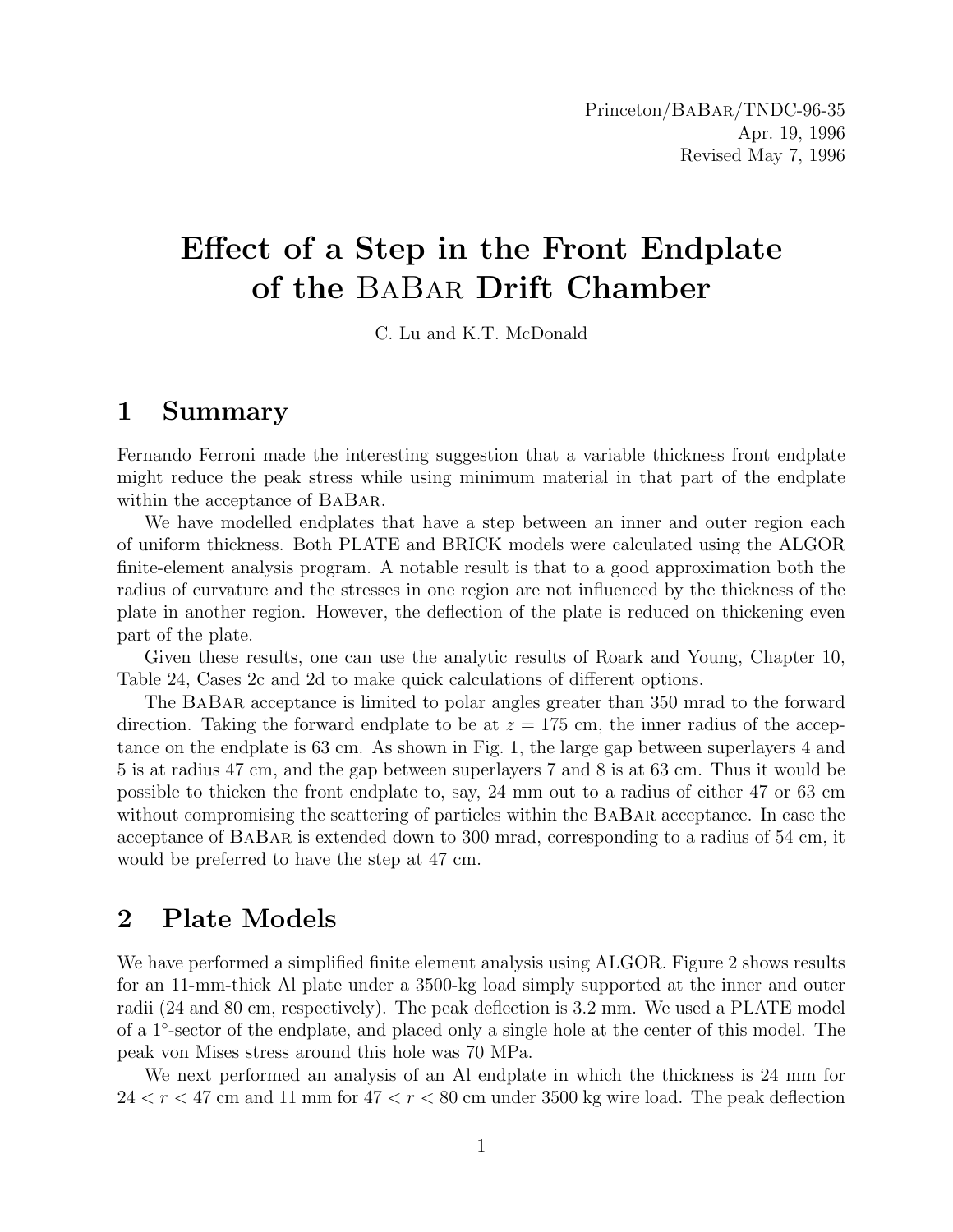would be reduced to 1.8 mm, but the peak von Mises stress around a hole at the center of the plate (where the thickness is still 11 mm) remains at 70 MPa. It appears that we cannot significantly reduce the peak stress in the endplate by increasing the thickness outside the region of peak stress.

Then we performed an analysis of an Al endplate in which the thickness is 24 mm for  $24 < r < 63$  cm and 11 mm for  $63 < r < 80$  cm under 3500 kg wire load. The peak deflection would be reduced to 0.7 mm, and the peak von Mises stress around a hole at the center of the plate (where the thickness is 24 mm) would be reduced to 14 MPa  $[=(11/24)^2 \times 70$ , following the  $1/(\text{thickness})^2$  scaling law for stress. See Figure 3.

The model included a hole at radius 64 cm, just beyond the step, where the stress are largest. While the average stress in the endplate in this region is on 25 MPa, it rises to 50 MPa around the hole.

It appears that the reduction in stress around feedthrough holes due to a step on the endplate is insufficient by itself to insure a good safety factor. Increasing the plate thickness from 11 to, say 15 mm in the thin region would reduce the peak stress to  $50 \times (11/15)^2 = 27$ MPa, which might be considered safe enough. The same peak stress could be obtained in a flat endplate of 18 mm thickness, which would be much easier to fabricate.

### 3 Brick Models

## 4 Calculations Using Roark and Young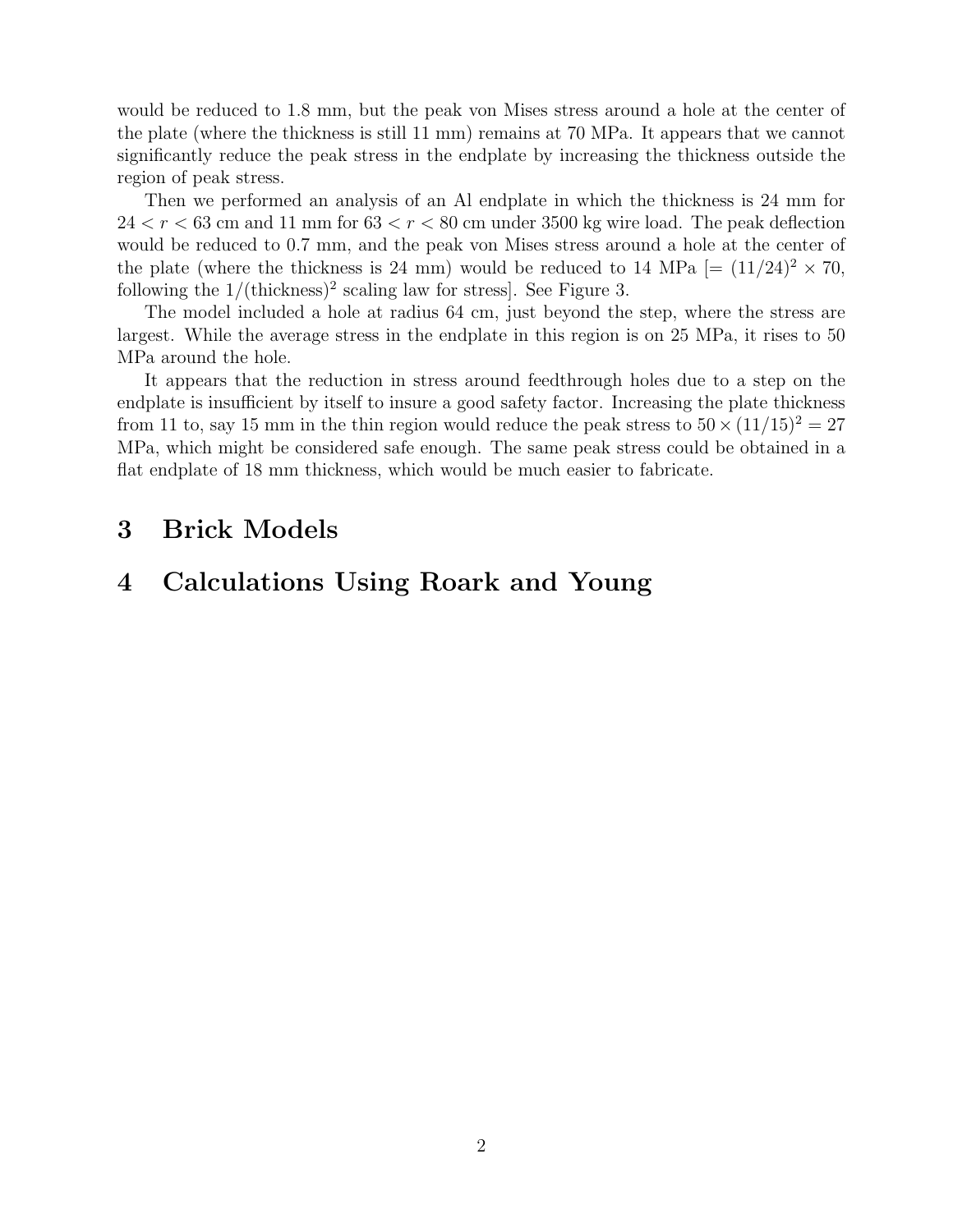

Figure 1: A quarter section of the drift chamber endplate.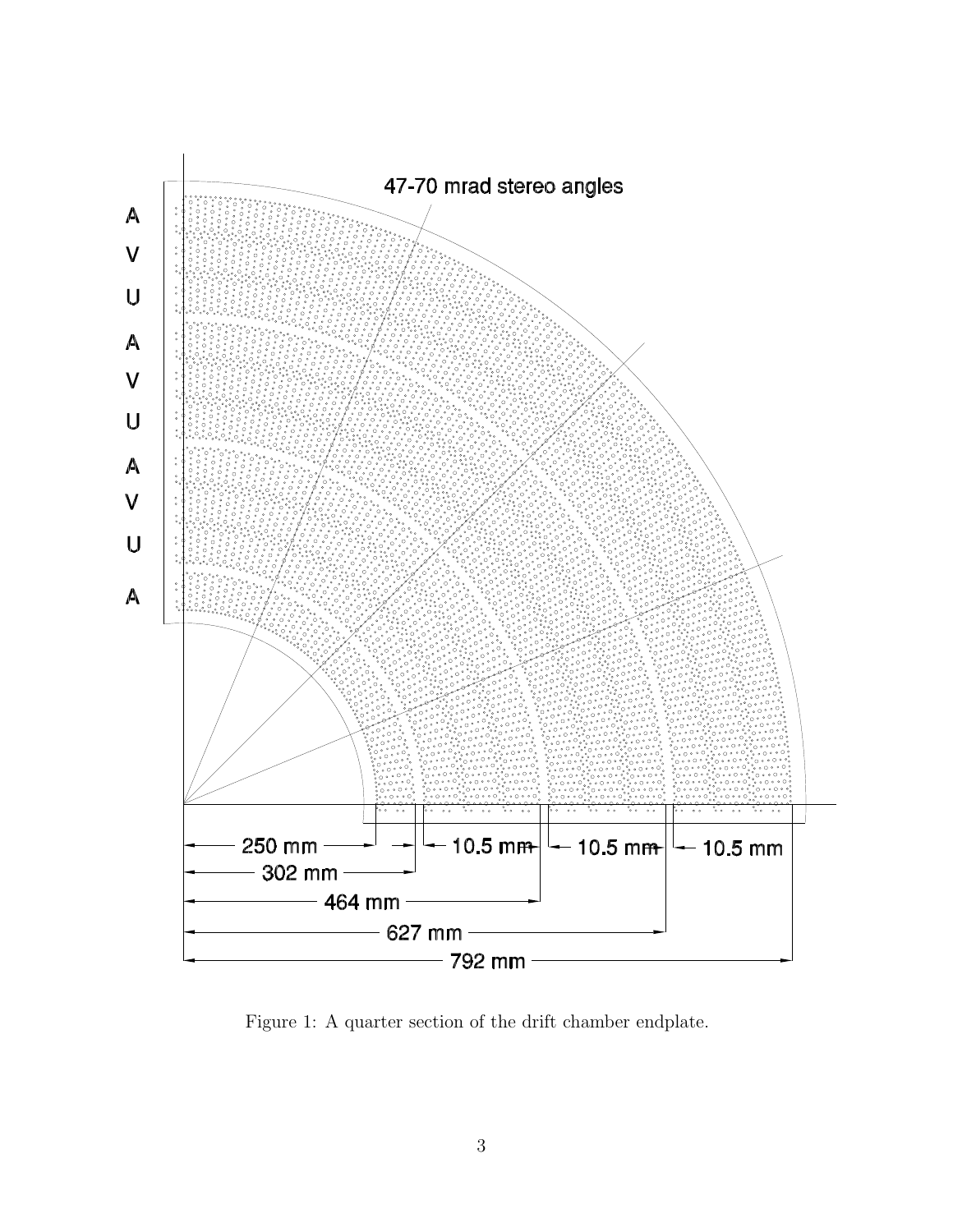

Figure 2: Deflection and von Mises stress in a 11-mm-thick Al endplate under 3500 kg wire load.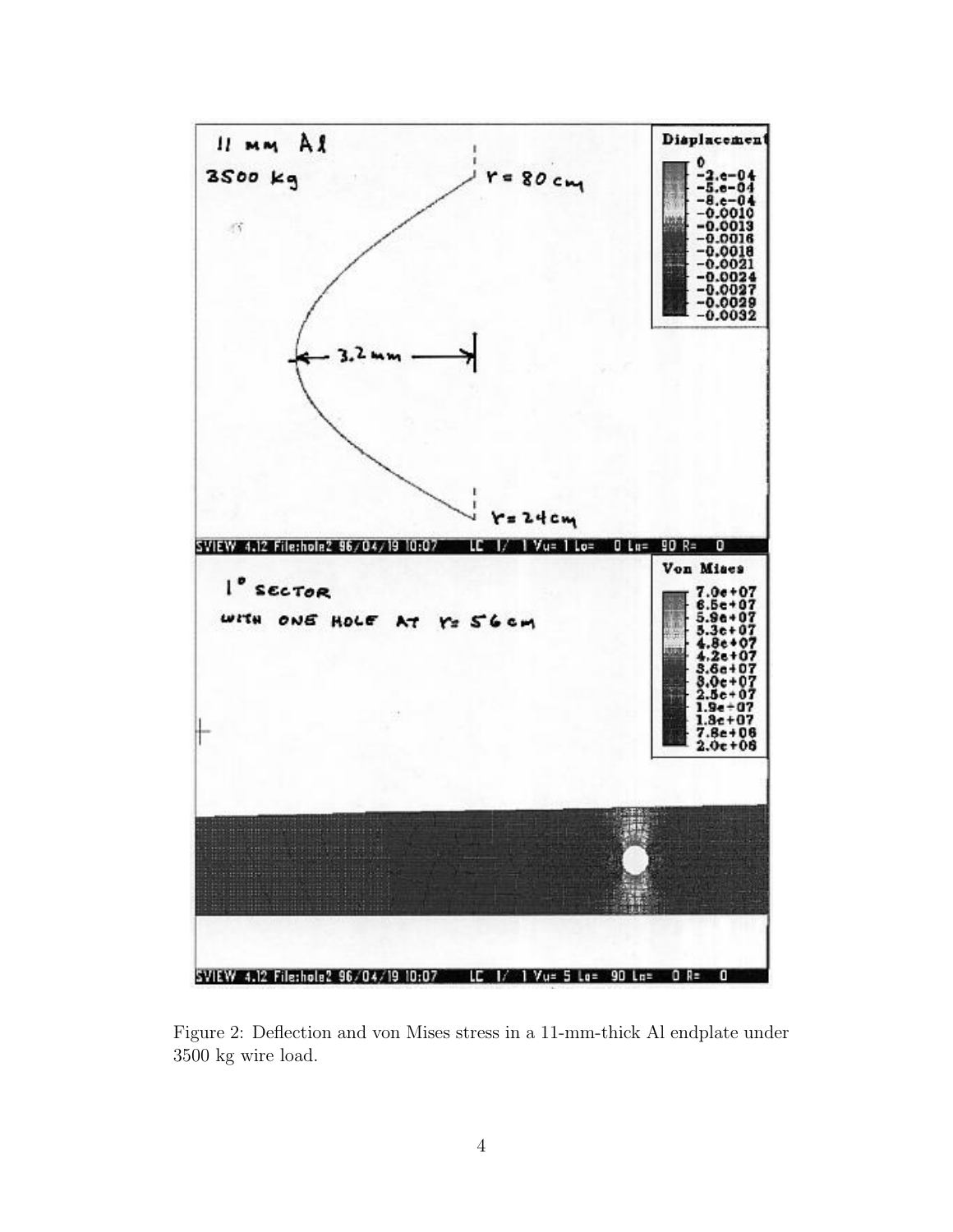

Figure 3: Deflection and von Mises stress in an Al endplate with 24 mm thickness for  $24 < r < 63$  cm and 11 mm thickness for  $63 < r < 80$  cm under 3500 kg wire load.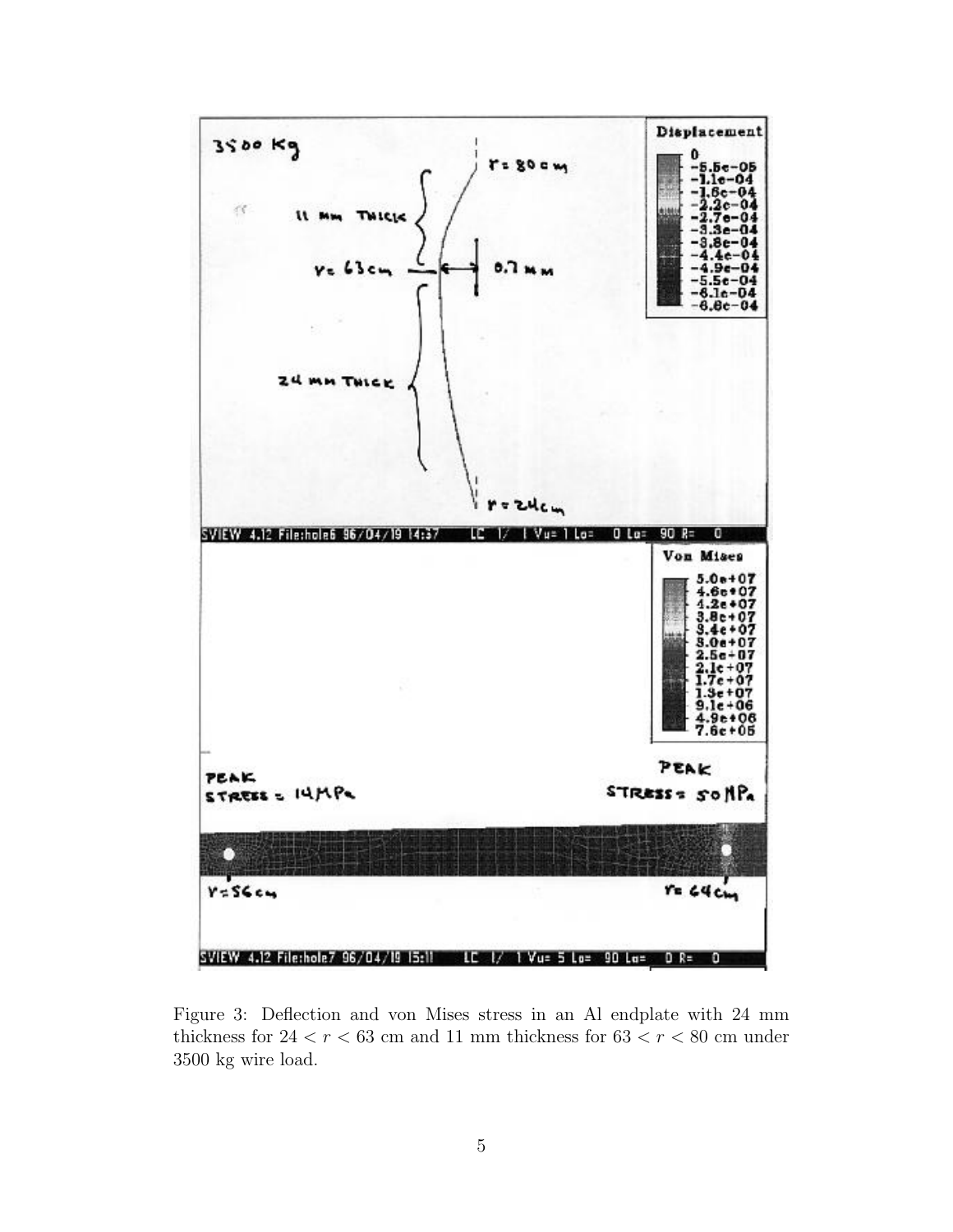

Figure 4: Deflection, radial stress and tangential stress in a flat aluminum plate 10-mm thick with a 3500 kg wire load, simply supported at both the inner and outer radii. Calculated using Case 2c, Table 24, Chater 10 of Roark and Young.